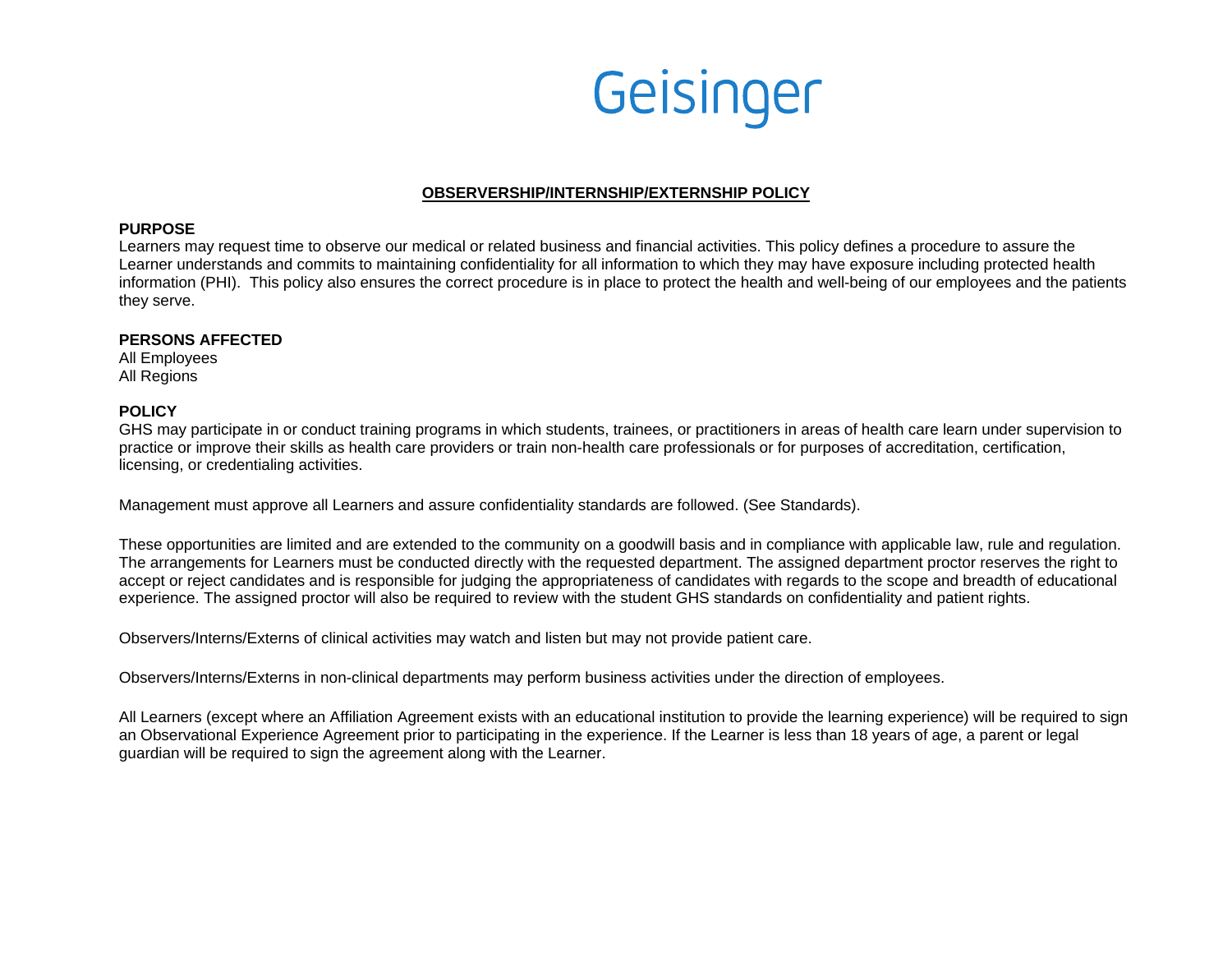If a long-term relationship is sought with an educational institution for extended or re-occurring activities, an affiliation agreement must be executed through Academic Affairs

For practicums or co-op arrangements handled through specific affiliation agreements, individual patient consents and Observational Agreements are not needed.

Students, trainees, or practitioners who are not in a training program to practice or improve skills as health care providers or in a professional training program may not have access/exposure to PHI unless individual patients' authorizations are obtained. Management and the departmental proctors are responsible for compliance.

### **DEFINITIONS**

Learner: Students, trainees, or practitioners in areas of health care learning under supervision to practice or improve their skills as health care providers, or non-health care professionals in training. Prospective employees and vendors are generally not Learners.

GHS: Refers to the system of health care comprised of the separate legal corporate parent, Geisinger Health System Foundation, and all of its separate legal corporate entities.

Practicum: A for-credit class taken by undergraduates where students receive the benefits gained through an internship experience with the combination of agreed upon meetings with a faculty member. In a practicum, students meet with faculty as a group, as opposed to an internship where a student can meet with a faculty member on an individual basis.

Co-op: Co-operative education is a process of education that formally integrates academic study with work experience. The standard co-op program consists of periods of academic study combined with periods of work experience in appropriate fields of business, industry, government, social services and the professions. Co-operative Education programs have the following requirements:

- Students are engaged in work rather than mere observation;
- Students are paid for work performed;
- The appropriate co-op program monitors students' progress on the job;
- Students produce a work term report or project based on their learning objectives and work experience; and
- Students performance on the job is supervised and evaluated by the employer.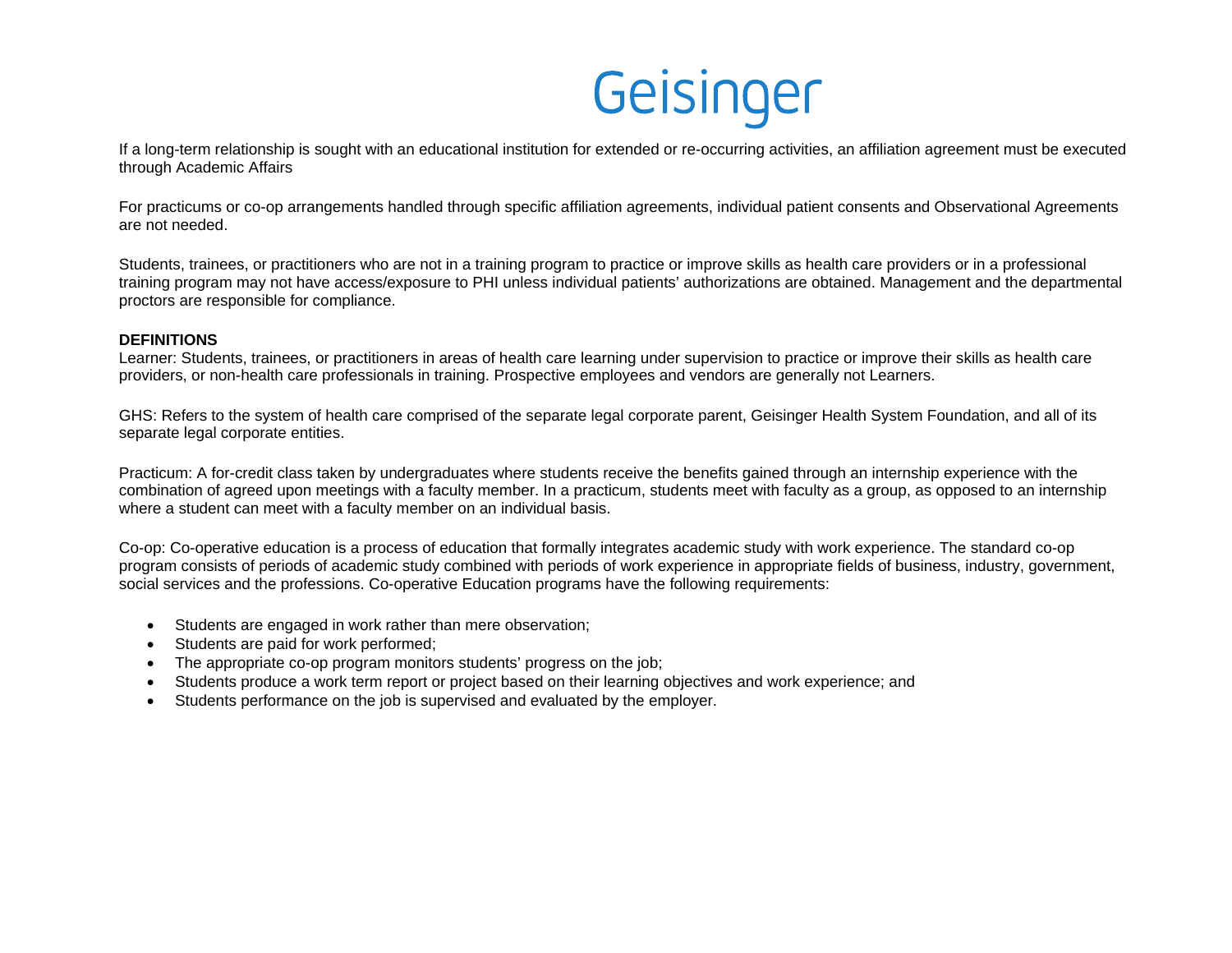### **STANDARDS**

The department where the internship is approved must keep the observational agreements for six (6) years. The department is responsible for all record keeping and obtaining the appropriate authorization forms from the privacy office.

Prospective employees may have access to the departments where they would work as part of the recruitment process and do not need formal agreements or patient authorization.

The HIPAA on-line training for Learners must be part of the orientation process. This training is done through goals.

Learners who are paid by GHS are considered employees and must complete the training appropriate for their duties as employees.

Others who do not meet the definition of Learner (eg. Elementary, Middle, High School Students, Vendors) may not have access to PHI unless individual patient authorizations are obtained.

Learners over the age of 18 are required to have a criminal background check. Learners must also obtain the Child Abuse Clearance and the Fingerprint - based Federal Criminal History Record as defined in HR Policy 04.196 Background Checking Policy. Learners must also have drug screenings and health screenings prior to their start date.

## **OBSERVERSHIP MATRIX**

| Group                                                                                                                                                                                                    | Affiliation | <b>HIPAA</b> | <b>Patient</b><br>Agreement Training Authorization Agreement | Observational Criminal | Check | Childline | Act 73<br>Background Clearance Fingerprinting Screen/ | Drug<br><b>Health</b><br>Screen |
|----------------------------------------------------------------------------------------------------------------------------------------------------------------------------------------------------------|-------------|--------------|--------------------------------------------------------------|------------------------|-------|-----------|-------------------------------------------------------|---------------------------------|
| Learner as part of<br>health care provider<br>training or<br>professional training<br>program with a<br>signed contract with<br>Geisinger (ex.<br>Medical Students,<br>Nurse practicums,<br>Co-op, etc.) | Yes         | Yes          | No                                                           | lNo                    | Yes   | Yes       | Yes                                                   | Yes                             |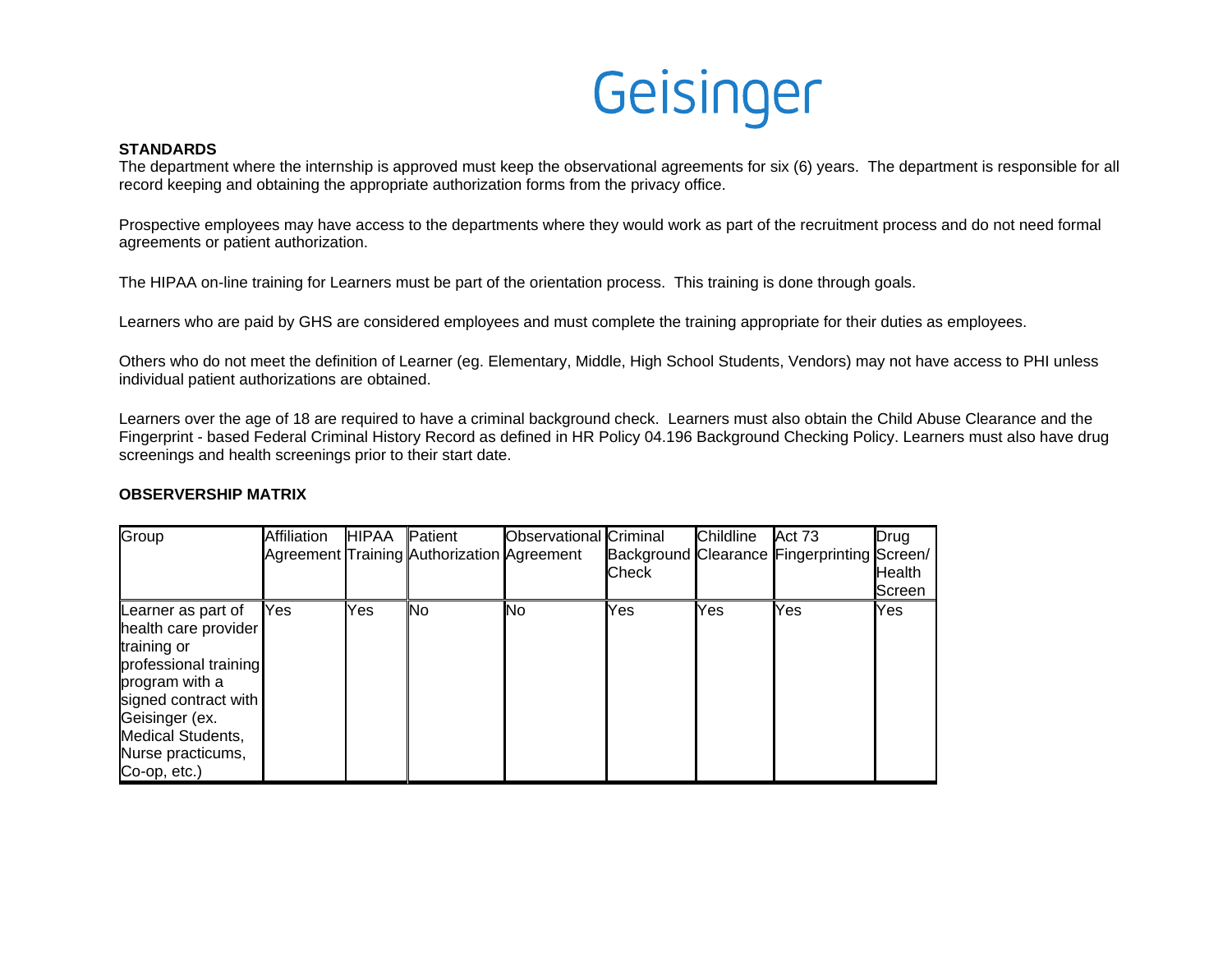| Learner as part of<br>health care<br>professional training<br>program with<br>Geisinger for both<br>educational credit<br>and noncredit<br>programs:                             |                         |     |           |     |     |                       |                              |           |
|----------------------------------------------------------------------------------------------------------------------------------------------------------------------------------|-------------------------|-----|-----------|-----|-----|-----------------------|------------------------------|-----------|
| less than<br>$\bullet$<br>5 days<br>(escorted<br>by an<br>employee at<br>all times)                                                                                              | No                      | Yes | Yes       | Yes | No  | Waiver if<br>Escorted | <b>Waiver if</b><br>Escorted | Yes       |
| 5 or more<br>$\bullet$<br>day                                                                                                                                                    | $\overline{\text{Yes}}$ | Yes | Νo        | Yes | Yes | Yes                   | Yes                          | Yes       |
| Others who do not<br>meet the definition<br>of learner and are<br>short-term<br>observers - less<br>than 5 days (High<br>Sch., Middle Sch.,<br>Elementary<br>students, Vendors): |                         |     |           |     |     |                       |                              |           |
| No access<br>$\bullet$<br>to PHI and<br>patients                                                                                                                                 | No                      | No  | <b>No</b> | Yes | No  | No                    | No                           | <b>No</b> |
| Access to<br>$\bullet$<br>PHI and<br>patients<br>(escorted                                                                                                                       | No                      | Yes | Yes       | Yes | No  | Waiver if<br>Escorted | <b>Waiver if</b><br>Escorted | No        |